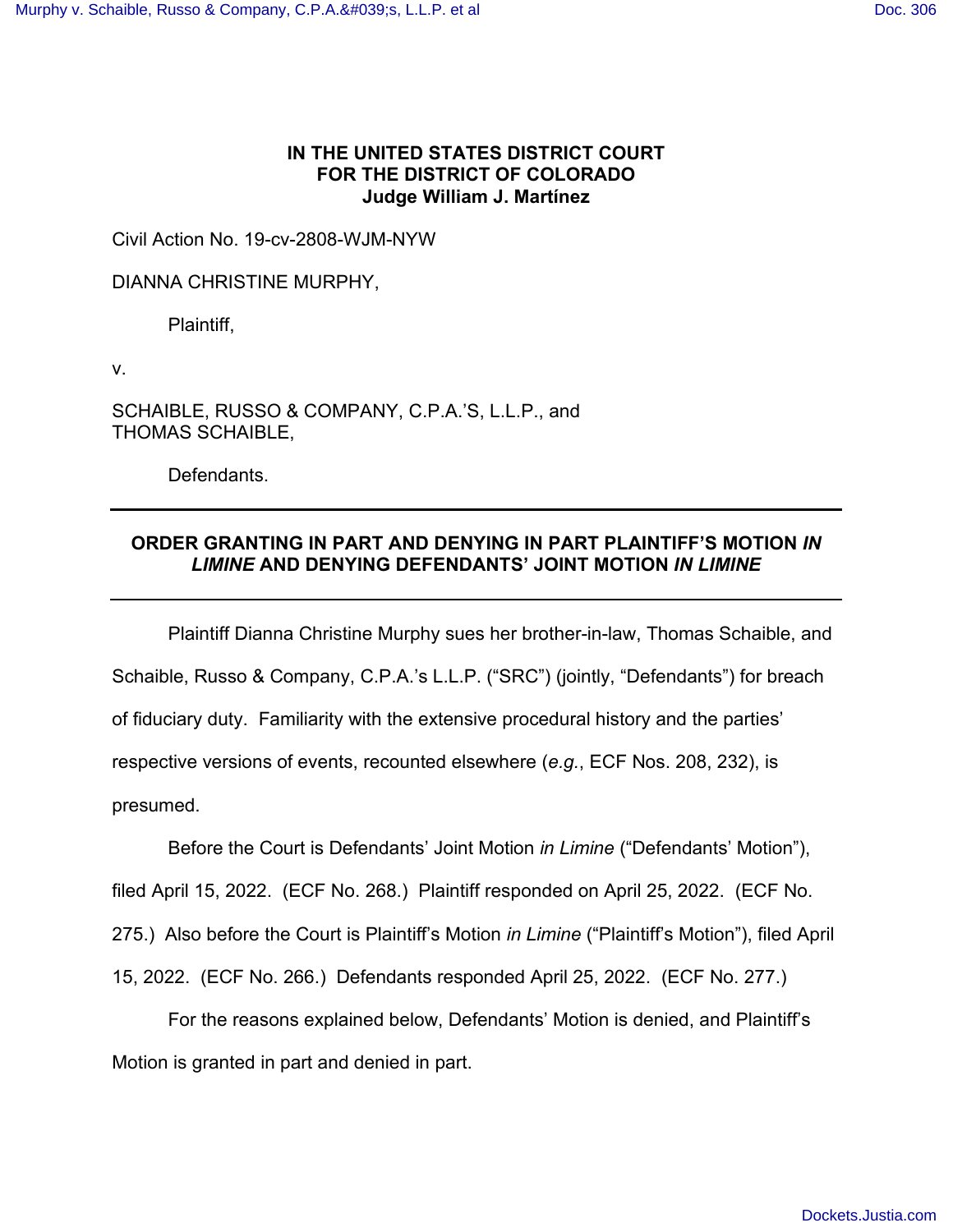## **I. LEGAL STANDARDS**

"The admission or exclusion of evidence lies within the sound discretion of the trial court . . . ." *Robinson v. Mo. Pac. R.R. Co.*, 16 F.3d 1083, 1086 (10th Cir. 1994); *see also United States v. Golden*, 671 F.2d 369, 371 (10th Cir. 1982) ("Trial judges have discretion to decide whether an adequate foundation has been laid for the admission of evidence.").

Under Federal Rule of Evidence 401, "[e]vidence is relevant if: (a) it has any tendency to make a fact more or less probable than it would without the evidence; and (b) the fact is of consequence in determining the action." Relevant evidence is generally admissible and should only be excluded "if its probative value is substantially outweighed by a danger of . . . unfair prejudice, confusing the issues, misleading the jury, undue delay, wasting time, or needlessly presenting cumulative evidence." Fed. R. Evid. 403. "Irrelevant evidence is not admissible." Fed. R. Evid. 402.

#### **II. DEFENDANTS' MOTION** *IN LIMINE* **(ECF No. 268)**

Defendants argue that the Court should preclude evidence and argument on the following topics: (1) whether Plaintiff's damages in this case include the money that Michael Schaible transferred from assets in U.S. accounts to Mexico; (2) Plaintiff's attorneys' fees and costs; and (3) exemplary damages. (ECF No. 268.)

#### **A. Evidence Regarding Plaintiff's Damages**

Defendants seek to preclude Plaintiff from presenting any evidence or argument that her damages in this case include the assets that Michael Schaible transferred from the couple's U.S. accounts to Mexico. (ECF No. 268 at 4.) They contend that Plaintiff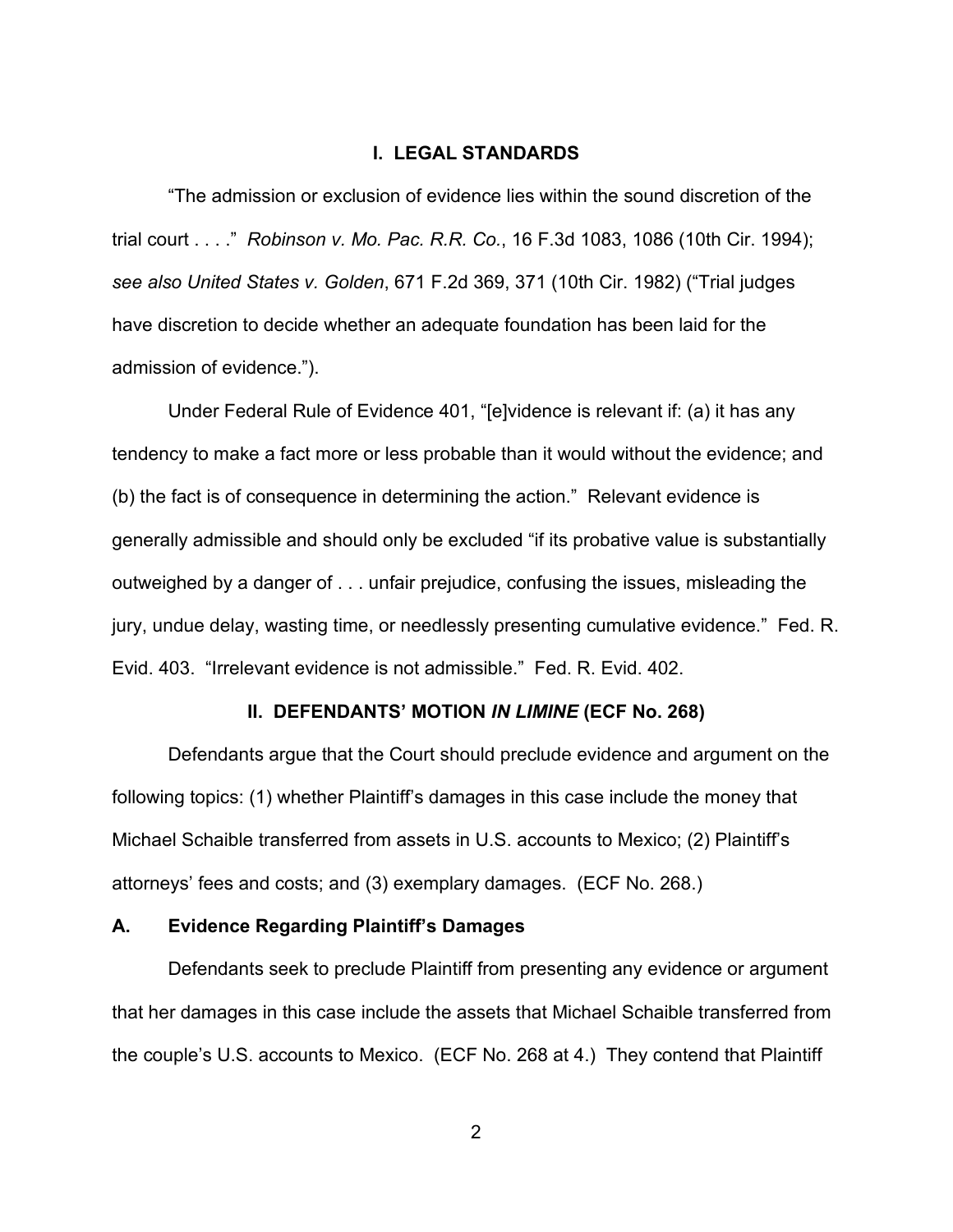filed a Petition for Dissolution of Marriage in the Larimer County, Colorado District Court

on June 2, 2017 and that on February 24, 2019, the Larimer County District Court

issued the "Permanent Orders *nunc pro tunc* to January 31, 2019" (the "Permanent

Orders"). (*Id.*) Defendants represent that, among other things, the Larimer County

District Court allocated the investment accounts in the U.S. to Plaintiff as her sole and

separate property and allocated the accounts in Mexico to Michael Schaible as his sole

and separate property. (*Id.* at 5.) According to Defendants,

Plaintiff's contention that her damages for Defendants' alleged breach of fiduciary duty include "some or all of the \$2.5 million transferred in March 2017 and some or all of the value of the Voya annuity" would require the jury to impermissibly speculate. The Permanent Orders confirm that the money Michael Schaible transferred to accounts in Mexico was an asset of the marital estate that the [Larimer County] District Court included in its allocation. The only avenue for the jury to find that Defendants' alleged breach of fiduciary duty resulted in Plaintiff's failure to receive some or all of the money Michael transferred to the accounts in Mexico would be for the jury to speculate that the [Larimer County] District Court would have allocated the investment accounts to her even if Michael had not transferred the \$2.5 million and \$749,752.94 Voya proceeds to Mexico. This theory is speculative *per se* and prohibited under Colorado law.

(*Id.* at 6.) Defendants further argue that Plaintiff did not endorse an expert to testify regarding how Michael Schaible's transfer of marital assets to Mexico impacted the Larimer County District Court's allocation of marital assets to Plaintiff and that Plaintiff does not have the personal knowledge to testify about whether the Larimer County District Court would have allocated to Plaintiff some or all of the money Michael

Schaible transferred to Mexico. (*Id.* at 8–9.)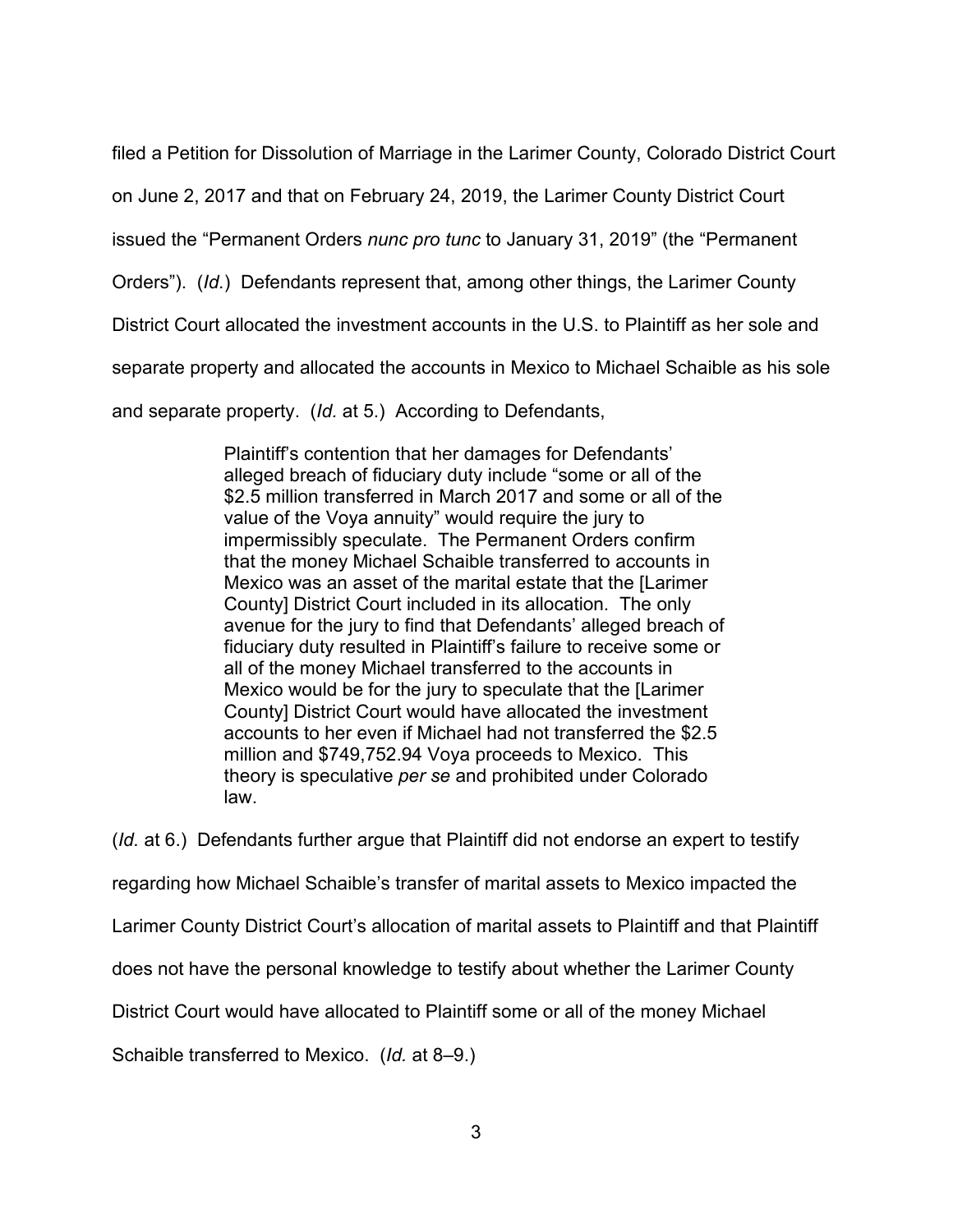As an initial matter, as Plaintiff points out, this portion of Defendants' Motion is a thinly-veiled motion for summary judgment because it seeks a ruling that some or all of Plaintiff's damages are unavailable as a matter of law. The Court could deny this portion of Defendants' Motion on this basis alone. (*See* WJM Revised Practice Standard III.G.1. ("A motion *in limine* that is a veiled motion for summary judgment may also be denied out of hand.").)

At any rate, Defendants' argument misses the mark. The jury will be asked to

determine whether Defendants breached their fiduciary duties to Plaintiff in 2017, and, if

so, the amount she was harmed by Defendants' actions. How the Larimer County

District Court allocated assets belonging to the couple two years later does not

meaningfully affect this analysis. As the Court has already recognized in the context of

determining whether Plaintiff has suffered an injury in fact:

On the allegations, however, Plaintiff has suffered an economic loss at the hands of Thomas [Schaible]; the fact that *Michael* [Schaible] has been ordered to remedy such loss is of no moment. . . . While Plaintiff would perhaps lack standing had Michael [Schaible] actually paid Plaintiff her equitable share of the wrongfully transferred funds, it is uncontested in this litigation that Michael [Schaible] has failed to make *any* payments to Plaintiff pursuant to the divorce court's permanent orders.

. . .

The Court can redress Plaintiff's injury by awarding her damages in the amount of her equitable share of the funds that were transferred to Mexico. Should Michael [Schaible] ultimately pay Plaintiff pursuant to the divorce court's permanent orders, a [Federal Rule of Civil Procedure] 60(b)(5) amendment of judgment would likely be appropriate.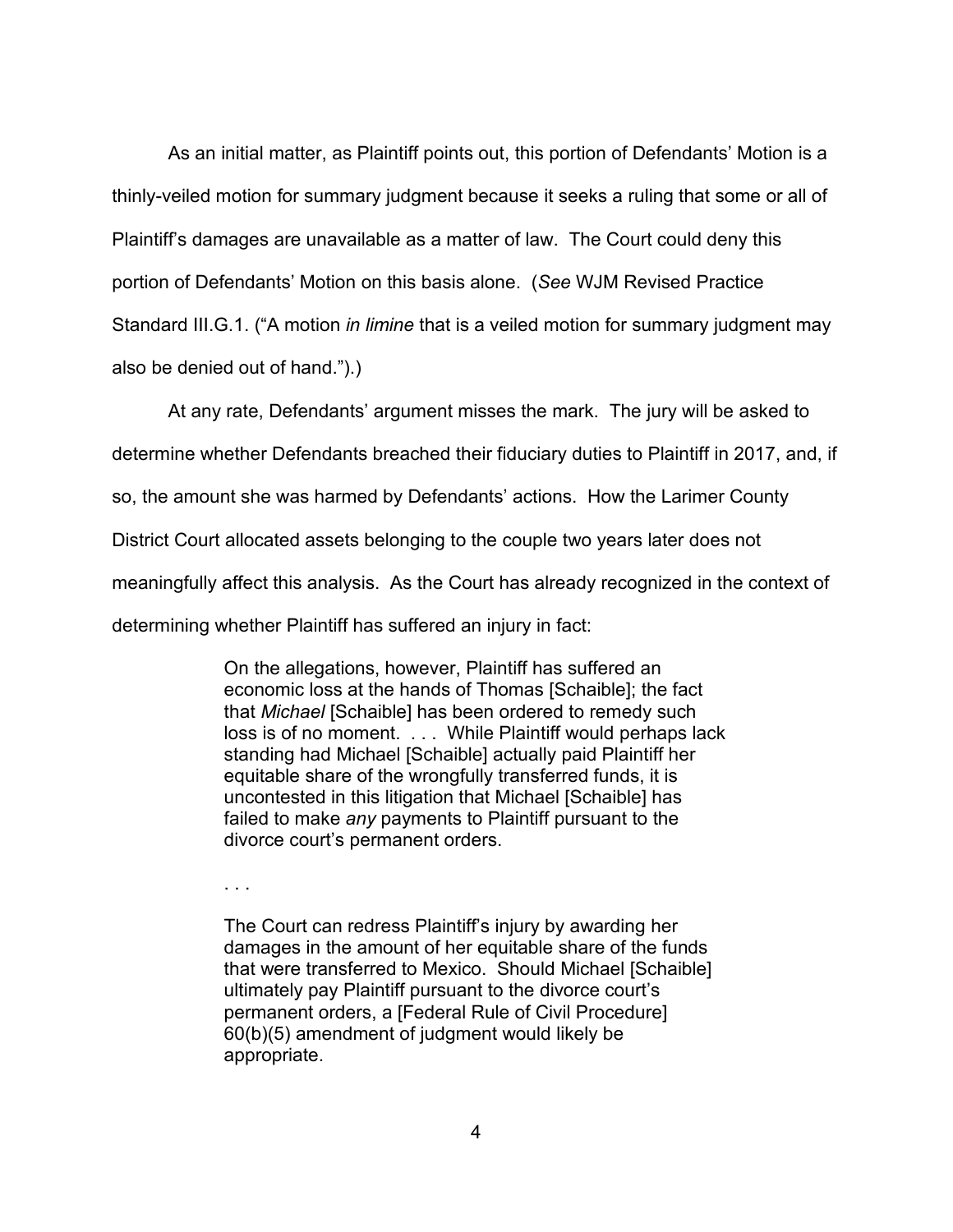#### (ECF No. 82 at 13–14, 17–18.)

This analysis applies with equal force to the present evidentiary dispute. As Plaintiff points out, she still has not received any of the required payments from Michael Schaible pursuant to the Permanent Orders. (ECF No. 275 at 3.) As such, *if* the jury determines that Defendants breached their fiduciary duties to Plaintiff, the jury will be also entitled to consider whether—and the extent to which—Plaintiff was harmed as a result of *Defendants'* conduct. Any amount that she would receive in such a scenario would come from *Defendants*, not Michael Schaible. Whether, and the extent to which, this affects the Larimer County District Court's allocation of marital assets is a matter for the parties (or Michael Schaible, who—it cannot be stressed enough—is *not* a party to this case) to take up with the Larimer County District Court.

In the Court's view, the Larimer County District Court divorce proceedings bear little to no relevance to the breach of fiduciary duty claim in this action. Under Rule 403, the marginal probative value of allowing evidence or argument related to the Larimer County District Court proceedings is substantially outweighed by a danger of confusing the issues, misleading the jury, and causing a considerable waste of the Court's and the parties' time, effort, and attention. After all, to the extent Defendants are permitted to introduce evidence relating to the Larimer County District Court proceedings, the Court anticipates that Plaintiff would then attempt to present her own rebuttal evidence relating to Michael Schaible's compliance (or lack thereof) with the orders in those proceedings, thereby creating a hugely-disruptive trial within a trial far removed from the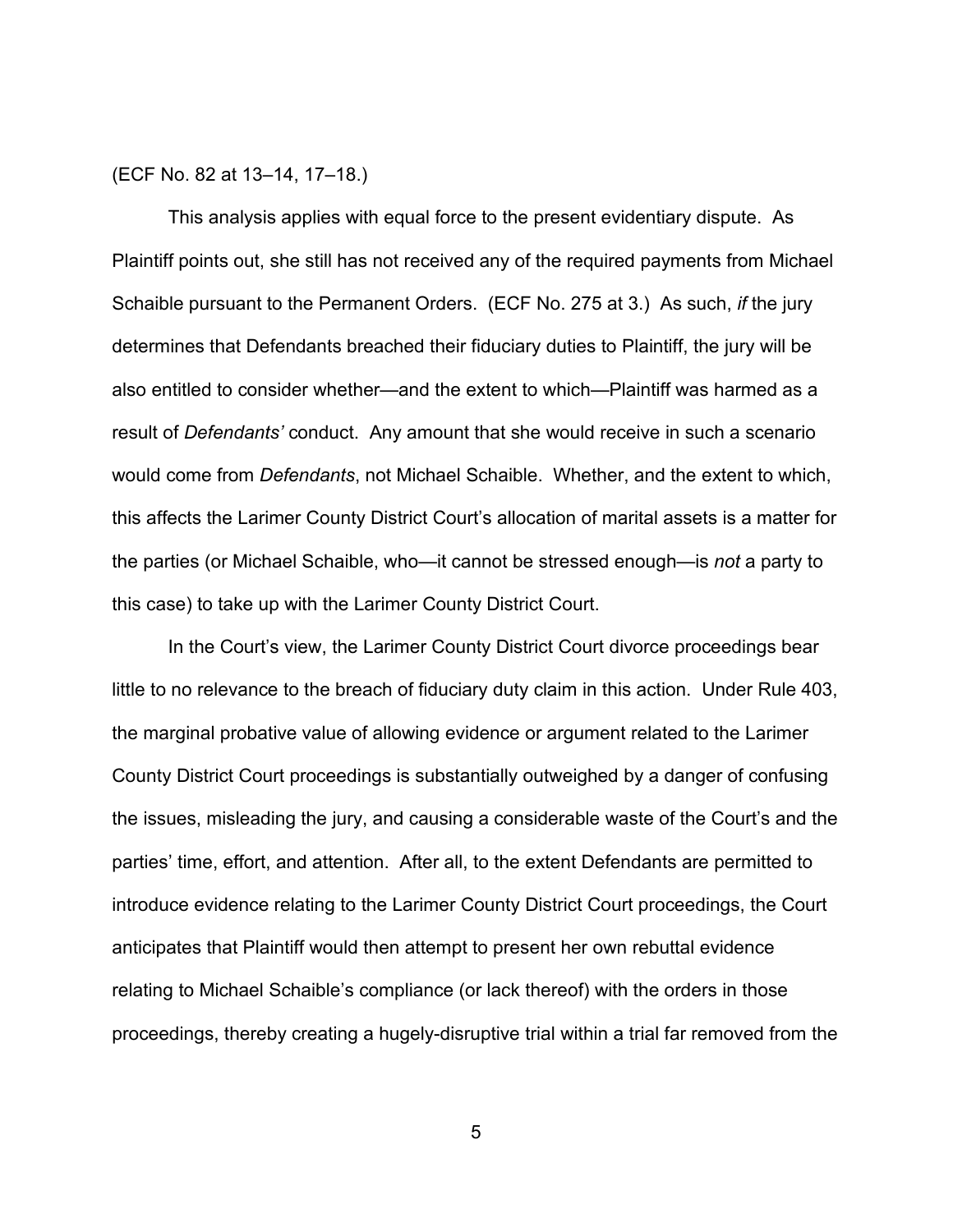underlying claim in this lawsuit. Accordingly, exercising its authority under Federal Rule of Evidence 611 to control the introduction of evidence, avoid wasting time and resources, as well as confusing the issues to be presented to the jury, the Court will not permit any argument or evidence relating to the Larimer County District Court proceedings at trial.

Accordingly, this portion of Defendants' Motion is denied.

# **B. Evidence Regarding Damages Based on Attorney's Fees and Costs**

Defendants argue that under Colorado law, to the extent that Plaintiff seeks to recover her attorney's fees and costs as damages, those fees and costs "must be determined by the trier of fact and proved during the damages phase." (ECF No. 268 at 9.) They argue that because Plaintiff did not provide a computation of her attorney's fees and costs and did not produce all non-privileged documents supporting her computation, Plaintiff should be barred from seeking her attorney's fees and costs.

Plaintiff responds that Colorado law provides that an award of attorney's fees in a breach of trust action should not be considered damages to be determined by the jury. (ECF No. 275 at 3.) She argues that although "[a]ttorney's fees as damages are available in Colorado under the 'wrong of another' doctrine, . . . Plaintiff does not and has never sought such damages" and therefore that she was not required to provide computation and/or evidence regarding her attorney's fees prior to trial. (*Id.* at 4–5.) She further contends that if she is the prevailing party, it will be proper for the Court to award attorney's fees under Federal Rule of Civil Procedure 54(d). (*Id.*)

Based on Plaintiff's representation that she is not seeking attorney's fees and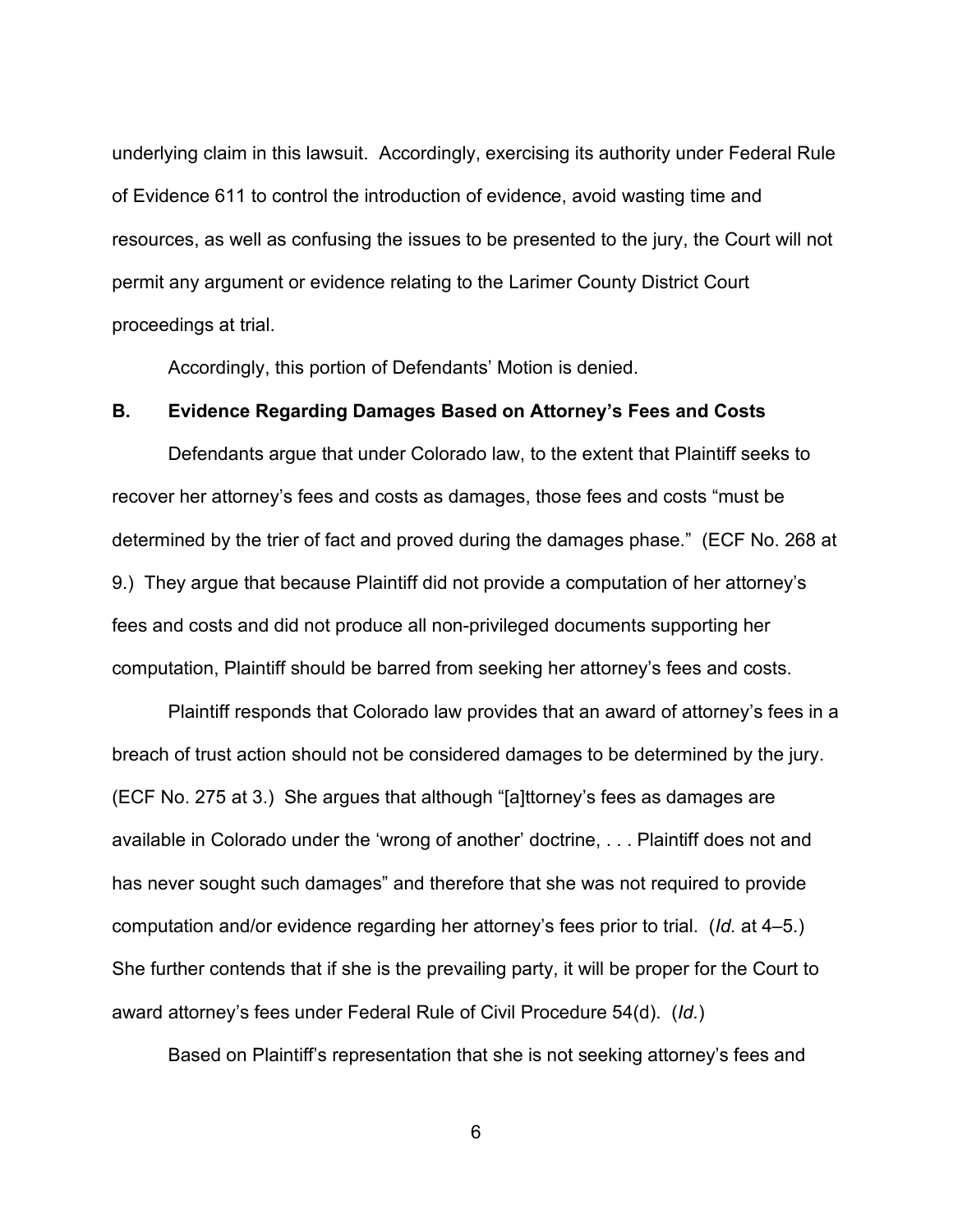costs as *damages* that must be determined by the jury, this portion of Defendants' Motion is denied as moot. However, this ruling is not intended to preclude Plaintiff from filing a post-trial motion seeking attorney's fees and costs under Federal Rule of Evidence Rule 54(d) to be determined by the Court *if* she prevails at trial and *if* she is entitled to do so pursuant to applicable case law.

Accordingly, this portion of the Defendants' Motion is denied as moot.

# **C. Evidence Regarding Exemplary Damages**

Defendants seek to preclude Plaintiff from presenting evidence or argument to support a claim for exemplary damages. (ECF No. 268 at 10.) They note that although the Court has twice denied Plaintiff's requests to add a claim for exemplary damages, Plaintiff states in the Final Pretrial Order that "she seeks exemplary damages against both Defendants based on their willful and wanton conduct." (*Id.* (citing ECF No. 208 at 17).)

Plaintiff responds that there is no evidentiary issue concerning punitive damages as it will be up to the Court to decide whether to instruct the jury on punitive damages. (ECF No. 275 at 5.) She further argues that she will "put on her evidence at trial regarding breach of fiduciary duty; there is no separable evidence that relates solely to punitive damages such as the financial condition of the Defendants." (*Id.*)

Because the Court has already twice denied Plaintiff's requests to add an exemplary damages claim at trial (*see* ECF Nos. 150, 205), the undersigned will neither instruct the jury on exemplary damages nor allow counsel to make arguments on this topic. Given that the Court has already ruled on such matters, this portion of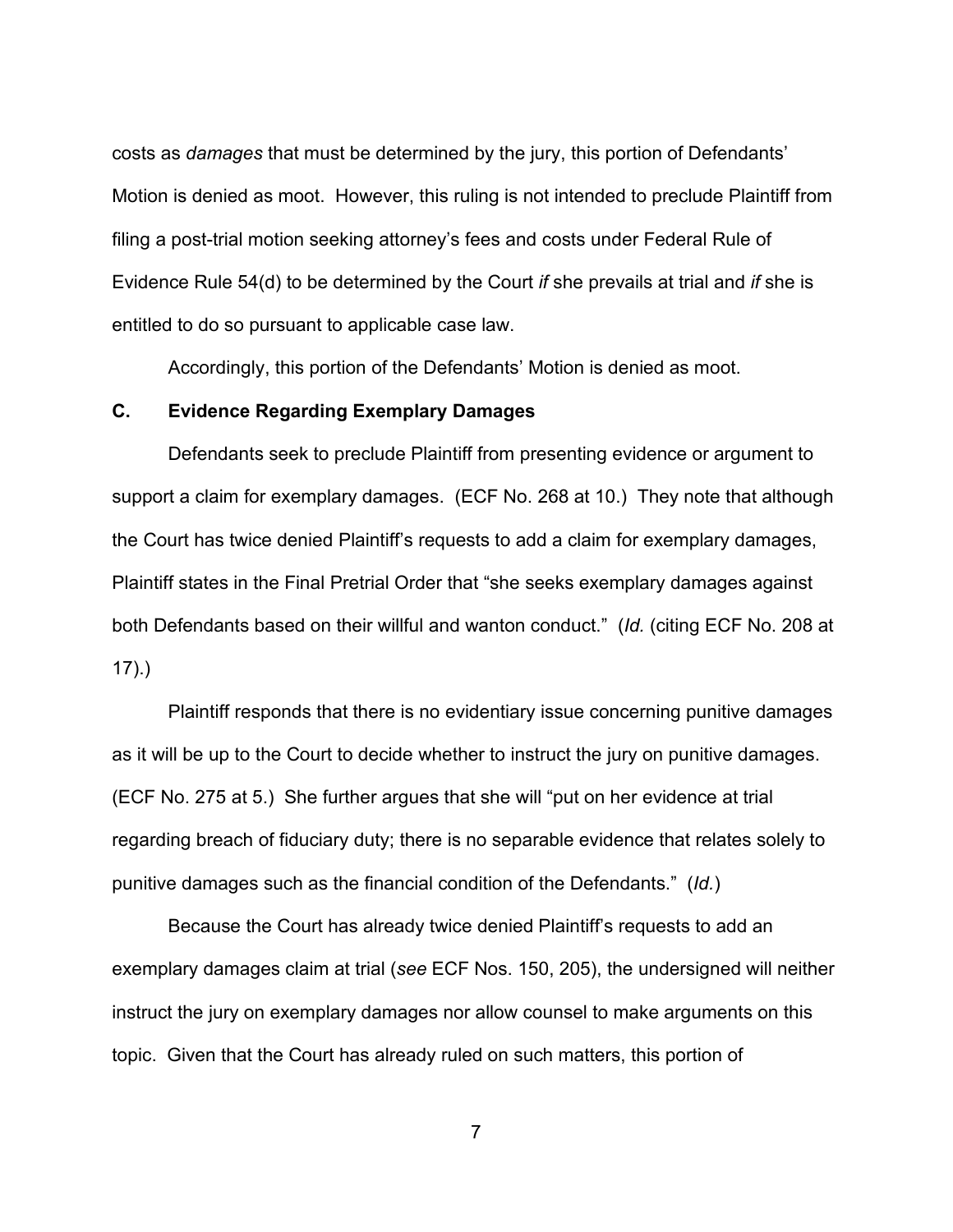Defendants' Motion is denied as moot.

The Court agrees with Plaintiff, however, that the *evidence* supporting a claim for exemplary damages claim is not separable in any meaningful manner from her evidence at trial regarding her breach of fiduciary duty claim. The Court therefore will not limit Plaintiff's presentation of evidence at this juncture. Accordingly, this portion of Defendants' Motion is denied.

#### **III. PLAINTIFF'S MOTION** *IN LIMINE* **(ECF No. 266)**

Plaintiff seeks an to preclude all evidence and argument concerning: (1) any settlement offers from Michael Schaible, (2) Plaintiff's financial wealth, including but not limited to, amounts awarded to her pursuant to the Larimer County District Court's Permanent Orders and resulting judgments and her ownership of real estate and businesses in Mexico, (3) the pending Mexican divorce and pending Mexican annulment proceeding between Michael Schaible and Plaintiff, including but not limited to the alleged Mexican injunction and the possible future division of their Mexican assets, (4) any expert testimony of Mr. Gustavo Echeveste, and (5) the English translations of the Mexican divorce and annulment proceeding documents. (ECF No. 266 at 1.) The Court considers each request below.

# **A. Settlement Offers**

Plaintiff contends that Defendant Schaible intends to present evidence and arguments regarding Michael Schaible's settlement offers to Plaintiff for the purpose of arguing that she has failed to mitigate her damages by unreasonably refusing Michael Schaible's settlement offer. (ECF No. 266 at 2.) She represents that Michael Schaible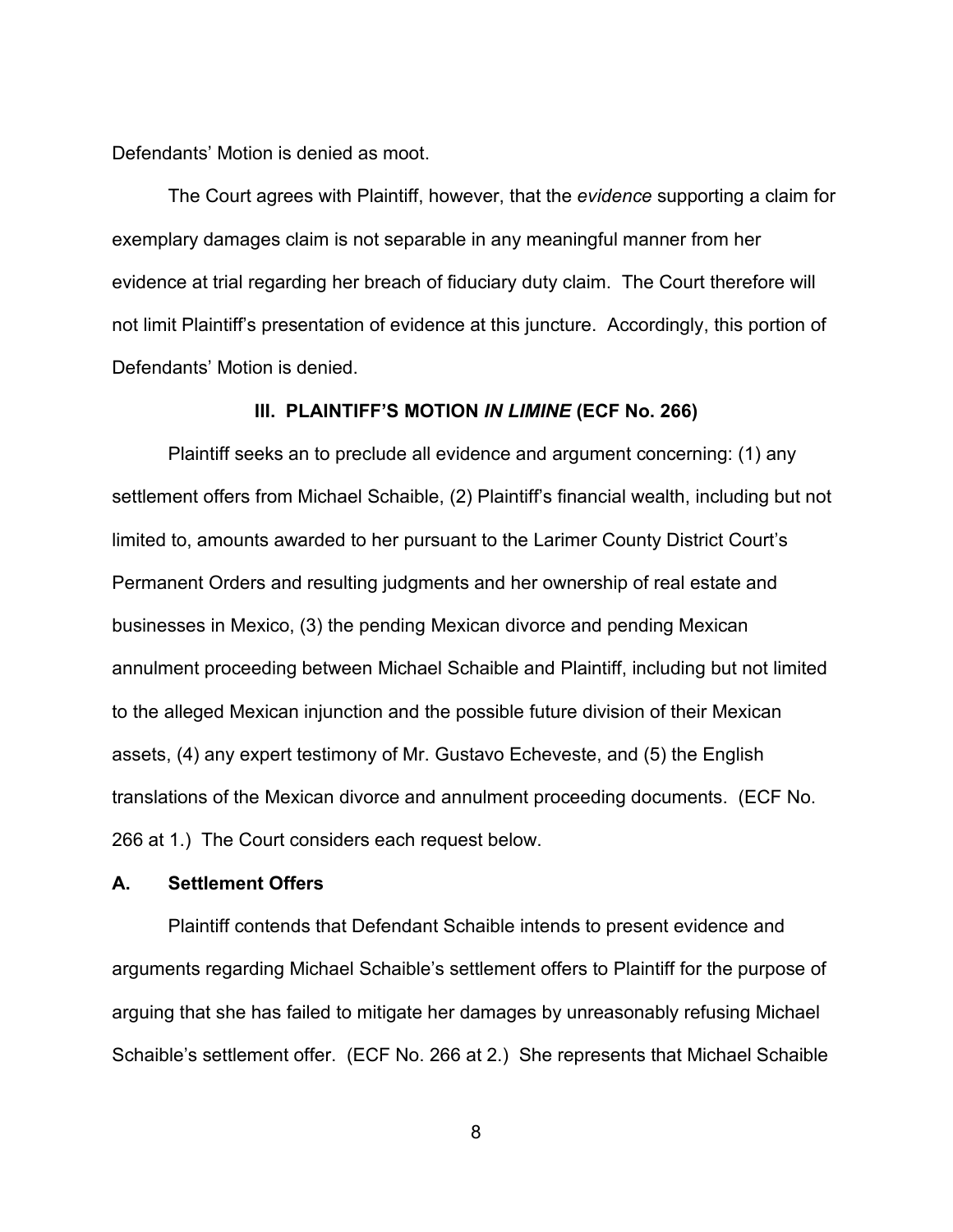offered her \$1.25 million in exchange for her releasing her claims against Defendants (which she values at more than \$3.25 million), as well as her interest in a Mexican entity known as "Baja Vivero," which held real estate interests valued by the Larimer County District Court in January 2019 at \$4,648,896.71. (*Id.* at 3.) She contends that this evidence must be excluded under Federal Rules of Evidence 403 and 408. (*Id.*)

Defendants respond that they do not intend to use Michael Schaible's settlement offer to either prove or disprove the validity or amount of Plaintiff's claim or for mitigation of damages; to the contrary, they argue "[t]he evidence and arguments of Michael Schaible's offer to pay Plaintiff rebuts her assertion that assets in Mexico are lost to Plaintiff or that Michael Schaible is unwilling to pay." (ECF No. 277 at 1–2.)

After carefully considering the parties' arguments, the Court concludes that it is proper to exclude evidence and argument regarding Michael Schaible's settlement offer to Plaintiff. If the Court were to allow Defendants to present the evidence or argument relating to Michael Schaible's settlement offer, the Court would also be required to allow Plaintiff to present rebuttal evidence regarding the fairness of the offer. Such issues bear little relevance to the breach of fiduciary duty claim at issue in this litigation. Moreover, under Rule 403, any limited probative value of this evidence would be substantially outweighed by its prejudicial value, namely confusing the issues to be decided by the jury, as well as wasting the Court's and parties' time.

Accordingly, the Court grants this portion of Plaintiff's Motion.

# **B. Evidence of Mexican Divorce and Annulment Proceedings**

Plaintiff seeks to preclude Defendants from introducing any argument or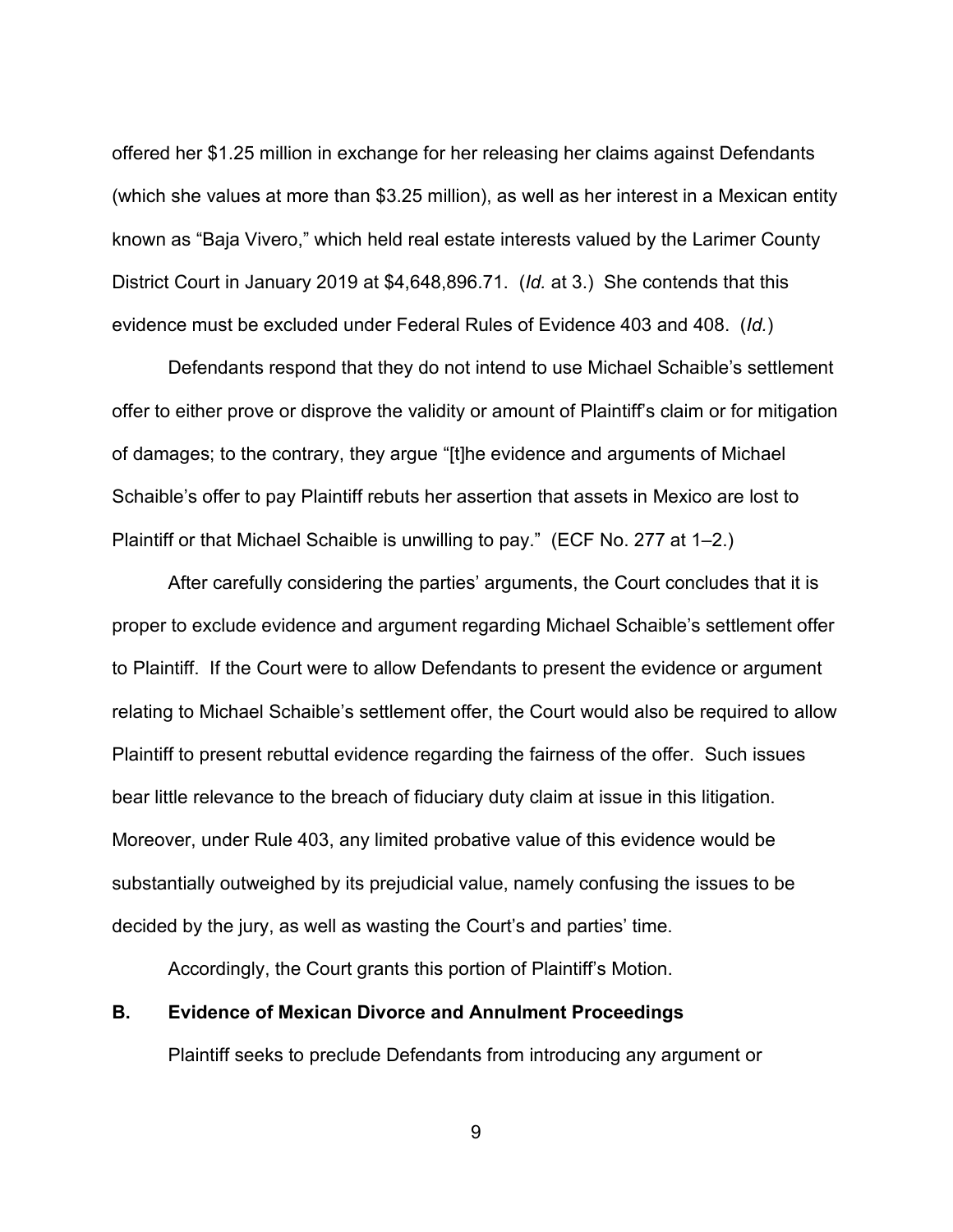evidence regarding her and Michael Schaible's Mexican divorce and annulment proceedings. (ECF No. 266 at 5.) She argues that "evidence concerning the Mexican legal proceedings—dissimilar proceedings that do not involve either Defendant—have no bearing on any of the elements of Plaintiff's claim or the Defendants' affirmative defenses in this case." (*Id.*) She further points to Michael Schaible's statements that the funds frozen in Mexico have been spent, and she contends that any evidence or argument about the division of assets in the Mexican divorce proceeding is purely speculative and irrelevant. (*Id.*)

Defendants respond that "Michael Schaible and Gustavo Echeveste will testify that the proceedings in Mexico are necessary in order for Michael Schaible to sell and withdraw profits from the businesses and properties the former couple own in Mexico." (ECF No. 277 at 4.) They represent that "Michael will testify that he cannot pay Plaintiff until he obtains orders from the Mexican court allowing the required sales and transfers" and that "the testimony on the proceedings in Mexico will inform the jury that Plaintiff has refused to participate in the proceedings in Mexico required to facilitate those transfers." (*Id.* at 4–5.)

The Court first considers whether Defendants have properly preserved their argument that the Mexican proceedings are related to their failure to mitigate defense. In the Final Pretrial Order, Defendants describe their failure to mitigate affirmative defense without explicitly referencing Mexican proceedings:

> Plaintiff failed to mitigate her alleged damages by placing restrictions on the transfer of her marital property and then refusing to authorize transfers of funds to allow for the timely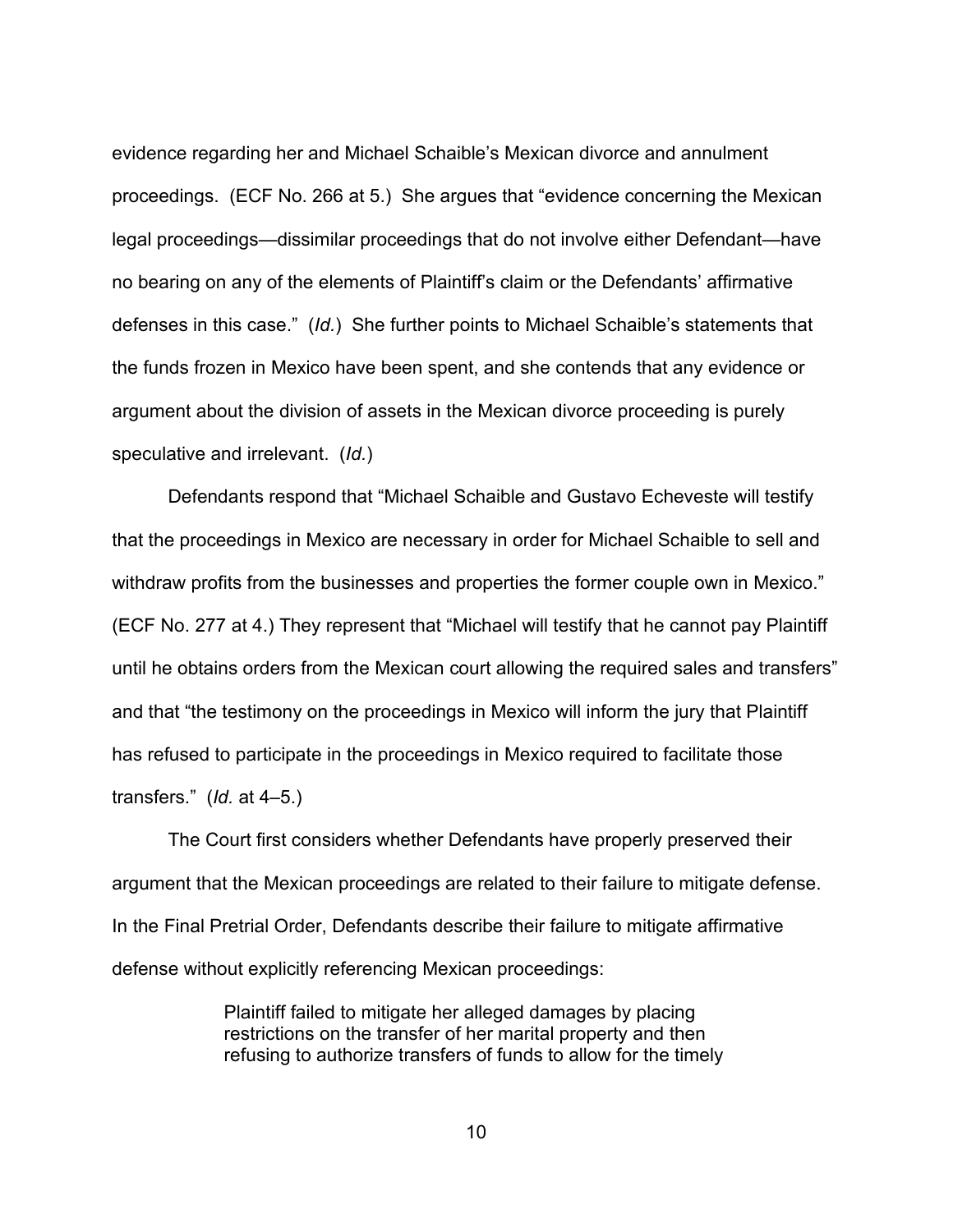payment of expenses and debts incurred by herself and her family members. Plaintiff also was in possession of significant assets, including two new diamond rings valued at over \$50,000, but chose not to sell or liquidate those assets to pay her bills, and instead incurred debt. Defendant is not responsible for [P]laintiff's decisions to incur debt rather than use her substantial assets to fund her living expenses. Accordingly, Plaintiff cannot recover those expenses and interest payments from Defendant.

Further, Michael Schaible has offered to return the [P]laintiff's equitable share of the \$2.5 million funds he received and [P]laintiff has refused to accept this payment. Plaintiff has also refused to provide her authorization to sell their marital assets so that Michael Schaible can satisfy her January 2019 Colorado divorce \$8 million judgment.

(ECF No. 208 at 22–23.) Accordingly, the Court is not persuaded that Defendants have

properly preserved their argument that Plaintiff's purported refusal to participate in the

Mexican proceedings is evidence of her failure to mitigate damages.

However, even assuming Defendants have not waived this argument, the Court

still cannot reasonably conclude that evidence of the Mexican proceedings is relevant.

In considering the parties' arguments, the Court must again remind itself what *this*

lawsuit is about: whether Defendants breached their fiduciary duties to Plaintiff. If

Plaintiff prevails at trial, she will obtain a judgment against *Defendants*, not Michael

Schaible. As such, non-party Michael Schaible's willingness to pay Plaintiff from

proceeds of the Mexican divorce settlement (to which Defendants are not parties) and

Plaintiff's compliance (or lack thereof) with the Mexican divorce proceedings does not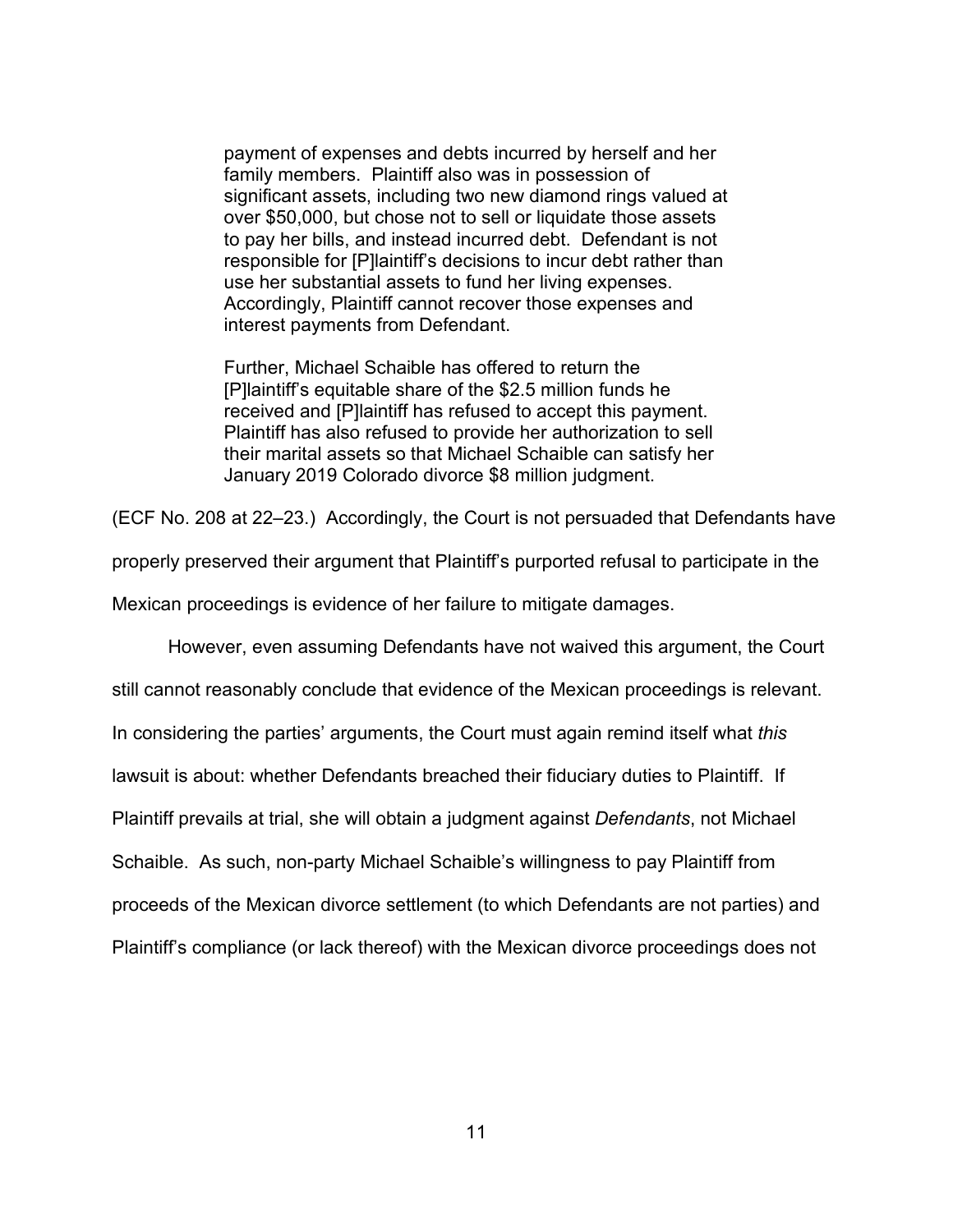bear any obvious connection to the issues in this lawsuit.<sup>[1](#page-11-0)</sup> Any purported relevance becomes even more attenuated when the Court considers the following facts: (1) the Mexican proceedings remain ongoing; and (2) Michael Schaible has yet to comply with the Permanent Orders, thus casting doubt on any notion that the only thing stopping Plaintiff from recovering amounts allegedly owed to her is her purported lack of participation in the Mexican divorce proceedings.<sup>[2](#page-11-1)</sup>

Furthermore, the limited relevance of Plaintiff's participation in the Mexican divorce proceedings is vastly outweighed by a danger of confusing the issues and needlessly and extraordinarily complicating the trial. Accordingly, pursuant to Rule 403 and exercising its authority under Federal Rule of Evidence 611 to control the introduction of evidence and avoid wasting time, the Court will not permit any argument or evidence relating to the Mexican divorce and annulment proceedings at trial. $3$ 

# **C. Evidence of Plaintiff's Financial Wealth**

<span id="page-11-0"></span><sup>&</sup>lt;sup>1</sup> This conclusion is consistent with the undersigned's Order Denying Defendant Thomas Schaible's Motion for Stay of Trial. (See ECF No. 258 at 3–4 ("After all, the resolution of Plaintiff's divorce proceedings will not determine whether Defendants—who are not parties to the divorce proceedings—breached their fiduciary duties to Plaintiff by transferring funds to Michael Schaible.").)

<span id="page-11-1"></span><sup>&</sup>lt;sup>2</sup> Indeed, on March 7, 2022, Defendant Schaible's counsel informed the Court that although he had previously anticipated that Michael Schaible would testify in his deposition that "[t]he funds which Michael transferred to Mexico are intact and available to return to [P]laintiff as part of the equitable distribution in Mexico," Defendant Schaible's counsel subsequently learned that Michael Schaible would likely testify that the funds have been reinvested in supporting his children and maintaining the businesses, properties, and other assets that he and Plaintiff continue to own together in Mexico. (ECF No. 261.)

<span id="page-11-2"></span><sup>&</sup>lt;sup>3</sup> The Court reiterates that neither Defendants nor Michael Schaible are without their recourse by the undersigned's ruling. After all, if Plaintiff prevails at trial, the parties will be able to argue what effect, if any, the resulting judgment against Defendants should have on the ongoing Mexican divorce and annulment proceedings. (ECF No. 258 at 4–5.)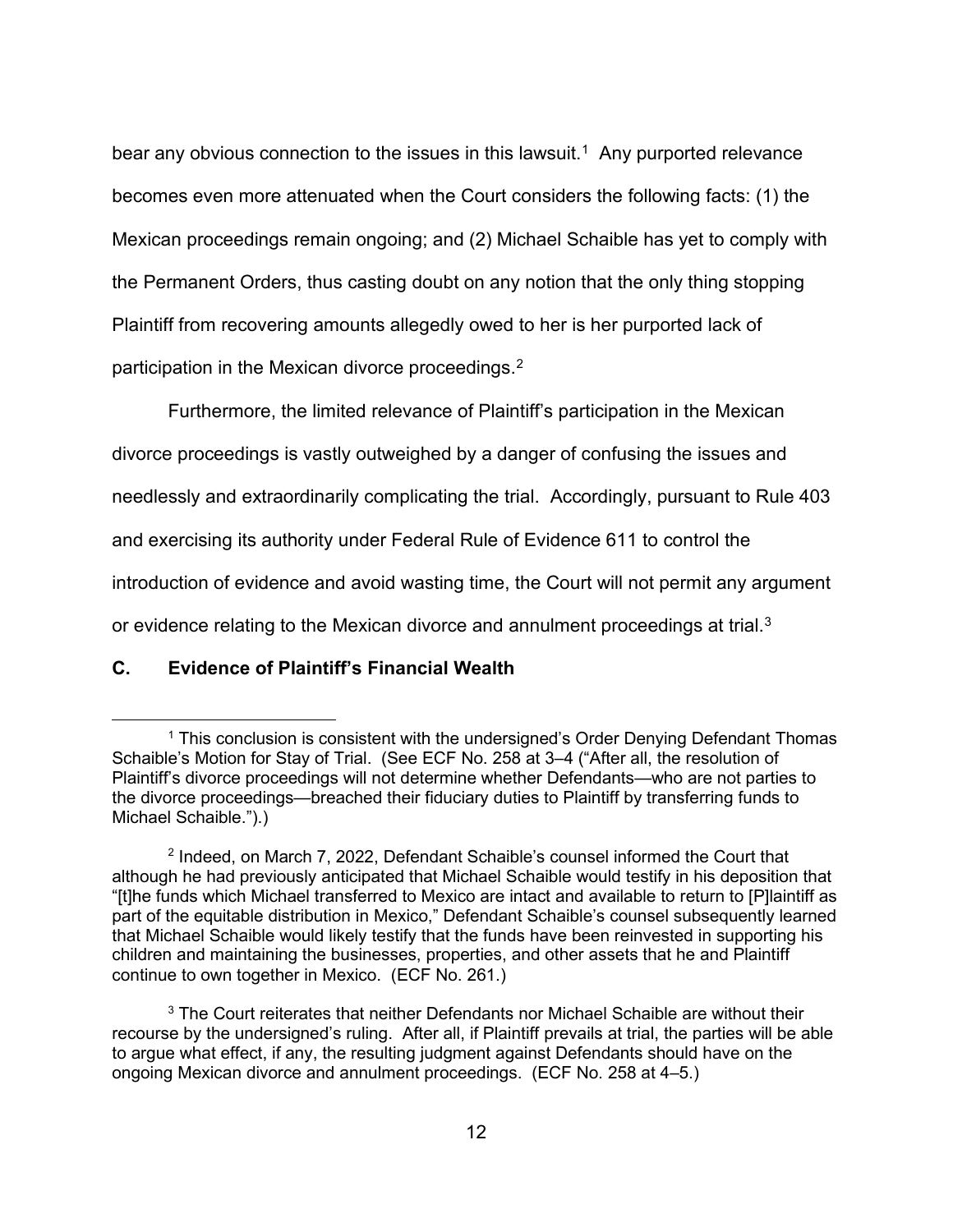Plaintiff requests, pursuant to Rules 402 and 403, that the Court prohibit the Defendants from introducing evidence and argument concerning Plaintiff's assets, including but not limited to the amounts awarded to her pursuant to the Larimer County District Court's Permanent Orders, her ownership of real estate and businesses in Mexico, and her judgments against Michael Schaible. (ECF No. 266 at 3–4.) She argues that this evidence is irrelevant because her claim for damages resulting from her purported emotional distress "does not arise out of financial destitution" and is instead based on "the emotional distress that Defendants caused her by depriving her of control over more than \$3.25M, interfering with her wish to live her life independently from Michael [Schaible], and their betrayal of trust when she needed Defendant Schaible the most." (*Id.* at 4.)

Defendants argue that although Plaintiff's wealth is not at issue, the amounts she was awarded pursuant to the Permanent Orders and her ownership of real estate and businesses in Mexico are directly relevant to determining "whether Plaintiff sustained he economic damages she claims and whether she has failed to mitigate her damages." (ECF No. 277 at 2.)

As an initial matter, for the reasons set forth above in Part II.A, the Court has already excluded evidence and argument relating to the Larimer County District Court proceedings and Mexican divorce and annulment proceedings. Moreover, the Court agrees with Plaintiff that evidence regarding her financial assets is not directly relevant to the underlying issues in this litigation and therefore should be excluded. As the Tenth Circuit has recognized, "[r]eference to the wealth or poverty of either party, or reflection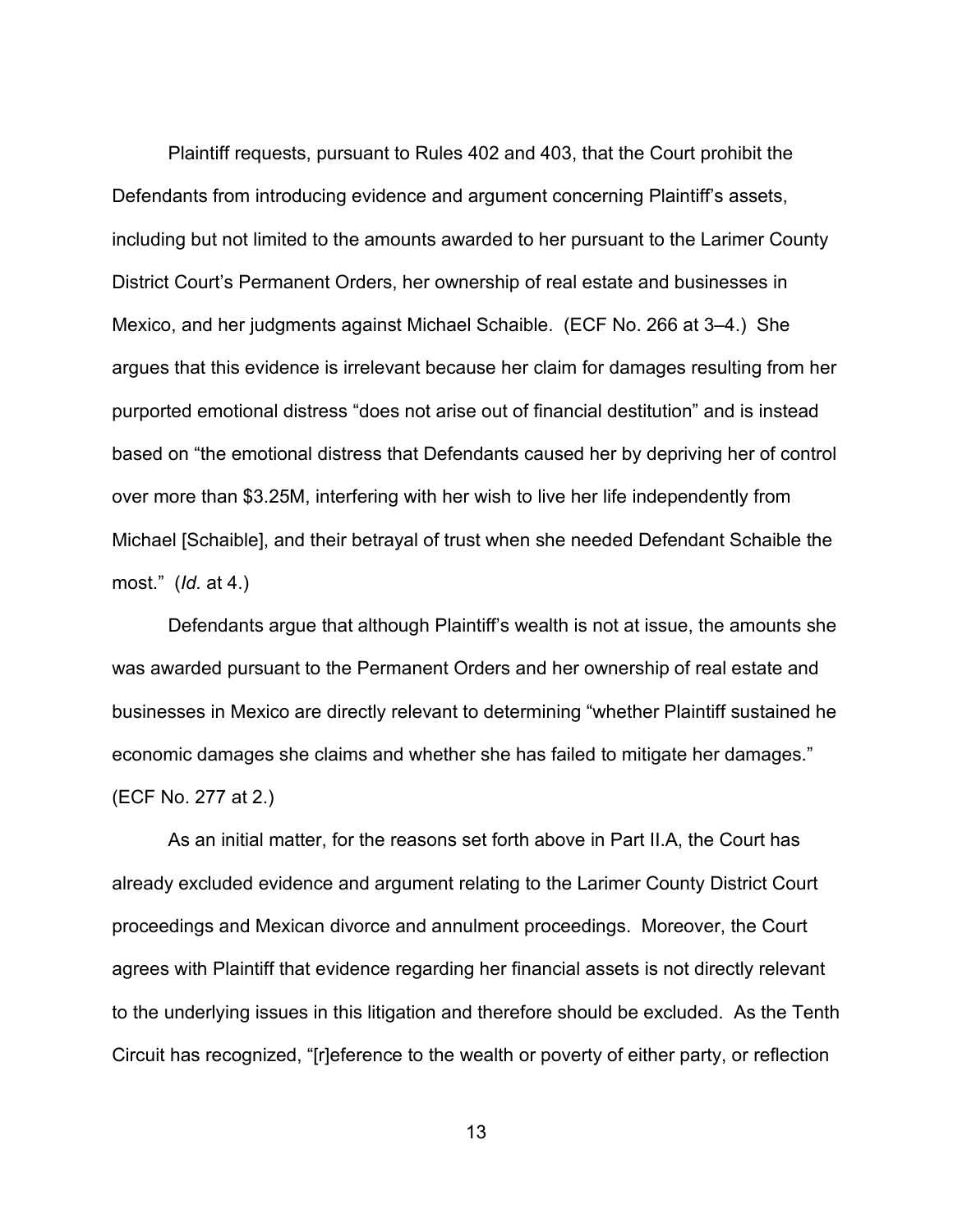on financial disparity, is clearly improper argument." *Garcia v. Sam Tanksley Trucking, Inc.*, 708 F.2d 519, 522 (10th Cir. 1983).

Nonetheless, Plaintiff may open the door to the introduction of this evidence during trial by arguing that Defendants' purported actions caused her financial distress. If this happens, evidence relating to Plaintiff's financial wealth may become relevant as rebuttal evidence or as impeachment evidence. However, unless and until Plaintiff inexplicably opens that evidentiary door by placing her financial status at issue, Defendants will not be permitted to introduce evidence or argument regarding Plaintiff's wealth

Accordingly, this portion of Plaintiff's Motion is granted in part and denied in part as set forth herein.

## **D. Mr. Echeveste's Expert Opinion Testimony**

Plaintiff contends that Gustavo Echeveste gave expert testimony regarding the Mexican divorce and annulment proceedings during his March 10, 2022 preservation deposition notwithstanding the fact that he was never disclosed as an expert witness. (ECF No. 266 at 8.) She argues that his testimony must be excluded: (1) as improper expert opinion testimony; (2) for the same reasons for excluding evidence of the Mexican divorce and annulment proceedings; (3) because Mr. Echeveste served as both Michael Schaible's divorce attorney and as the attorney for the couple's jointly owned Mexican business, he has a conflict of interest under Colorado Rule of Professional Conduct 1.7(a)(2). (*Id.*)

Because the Court has excluded all evidence of the Mexico divorce and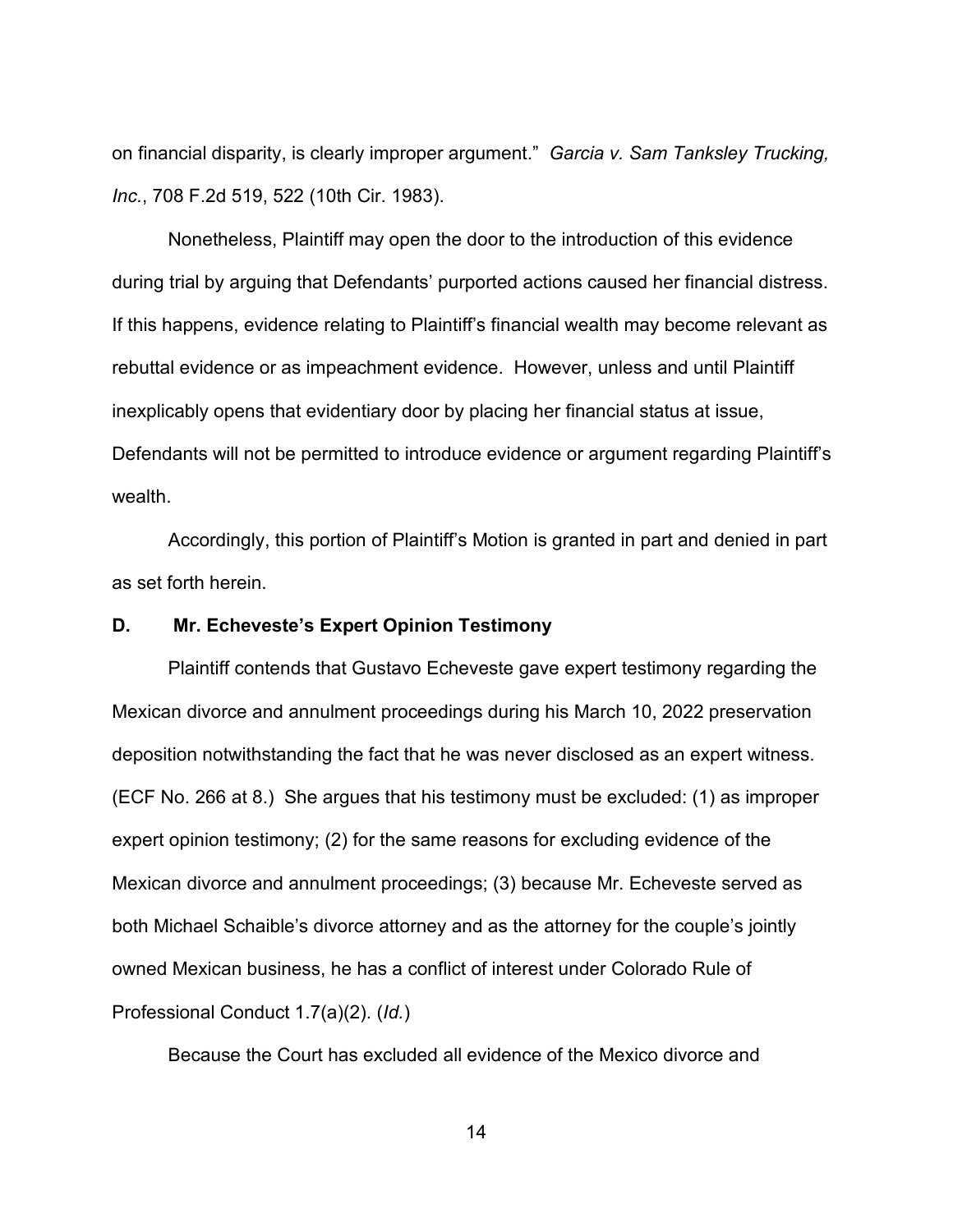annulment proceedings—including Mr. Echeveste's testimony regarding those proceedings—this portion of Plaintiff's Motion is denied as moot.

### **E. English Translations of Mexican Divorce and Annulment Proceedings**

Plaintiff argues that the Court should preclude any argument or evidence regarding the English translations of certain documents from the Mexican divorce and annulment proceedings on the basis that these documents were not properly authenticated. (ECF No. 266 at 9–10.)

Because the Court has excluded all evidence of the Mexico divorce and annulment proceedings, this portion of Plaintiff's Motion is denied as moot.

### **IV. EFFECT OF THIS ORDER ON REMAINING TRIAL DELIVERABLES**

The Court pauses to clarify how this Order affects other rulings issued by the undersigned throughout the course of litigation in this case.

First, the Court wishes to avoid any lingering uncertainty about the effect of the Court's rulings today on: (1) the undersigned's January 24, 2022 Order Denying Plaintiff's to Strike Defendant Thomas Schaible's Improperly Disclosed Witness Pursuant to Fed. R. Civ. P. 37(c) and Granting Defendant Schaible's Motion for Leave to Amend Final Pretrial Order to Add Additional Documents From the Plaintiff's Divorce Case in Mexico (ECF No. 243); and (2) United States Magistrate Judge Nina Y. Wang's Order on Defendant Schaible's Motion in Support of Taking Testimony *De Bene Esse* to Preserve the Testimony of Three Witnesses from Mexico (ECF No. 247). In those orders, the undersigned and Judge Wang allowed Defendants to amend the Final Pretrial Order and take preservation depositions on topics relating to the Mexican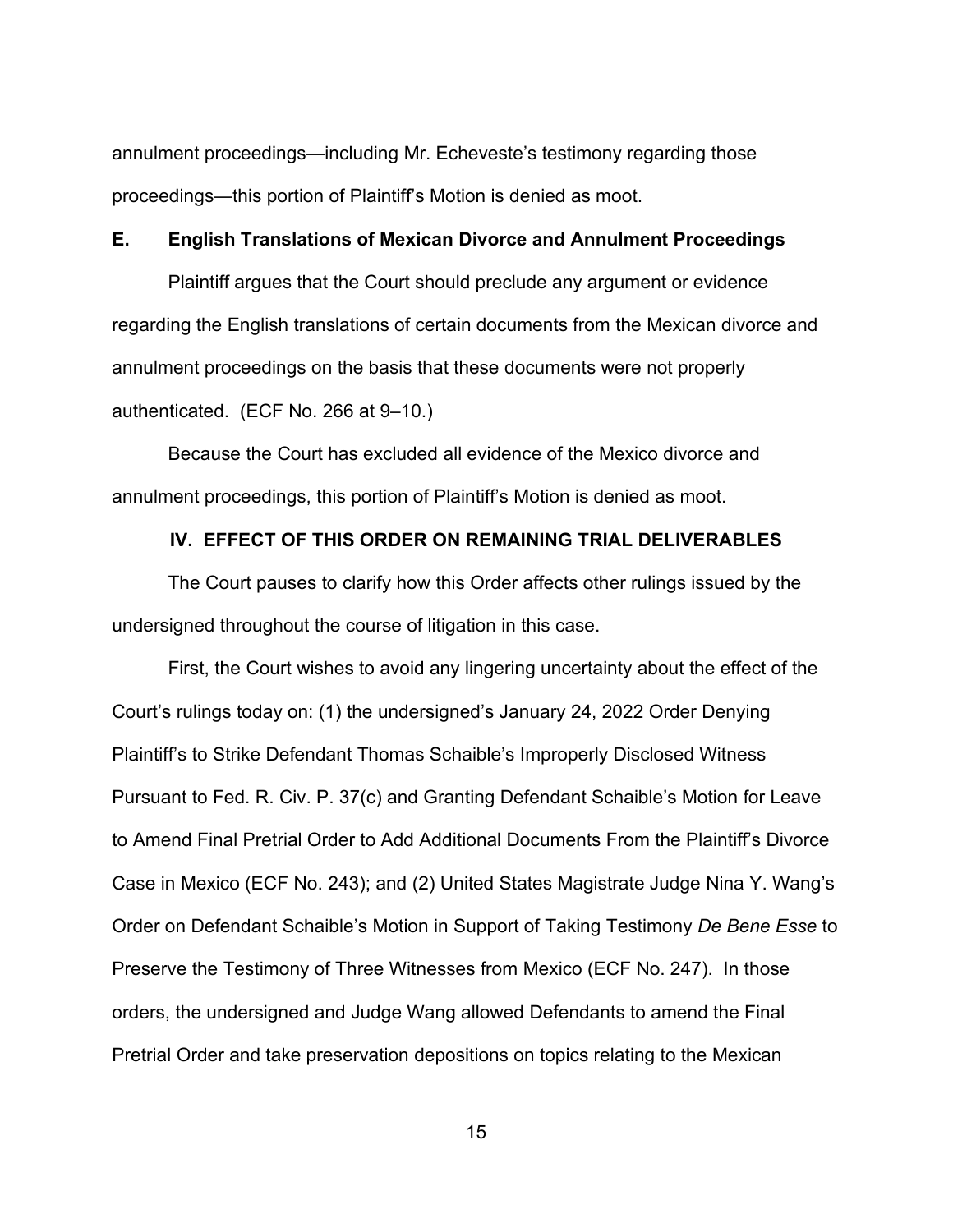divorce and annulment proceedings while explicitly reserving relevancy determinations for motions *in limine* or at trial. (ECF No. 243 at 8 n.4; ECF No. 247 at 8, 11.) The parties are advised that now that the Court has resolved relevancy objections relating to this evidence, **all evidence and argument relating to the Larimer County District Court and the Mexican divorce and annulment proceedings—including the documents added to the Final Pretrial Order pursuant to the Court's January 24, 2022 Order—are now excluded.** As a result, for example, Defendants will not be permitted to call Mr. Echeveste as a trial witness or otherwise utilize his deposition testimony at trial.

Second, during the May 6, 2022 Final Trial Preparation Conference, the Court directed the parties to file amended final exhibit and witness lists by no later than **Wednesday, May 25, 2022**. The parties' revised final exhibit and witness lists must eliminate all witnesses and all exhibits relating to matters that the Court has now excluded at trial.

Finally, pursuant to the Court's May 4, 2022 Order, the parties' final deposition designations are due no later than **9:00 AM MDT on Monday, May 16, 2022**. (ECF No. 303.) The parties must amend their deposition designations to comply in all respects with the Court's rulings in today's Order. Among other things, the Court will not accept deposition designations: (1) for Gustavo Echeveste; or (2) for any other witness on excluded topics.

### **V. CONCLUSION**

For the reasons set forth above, the Court ORDERS as follows: